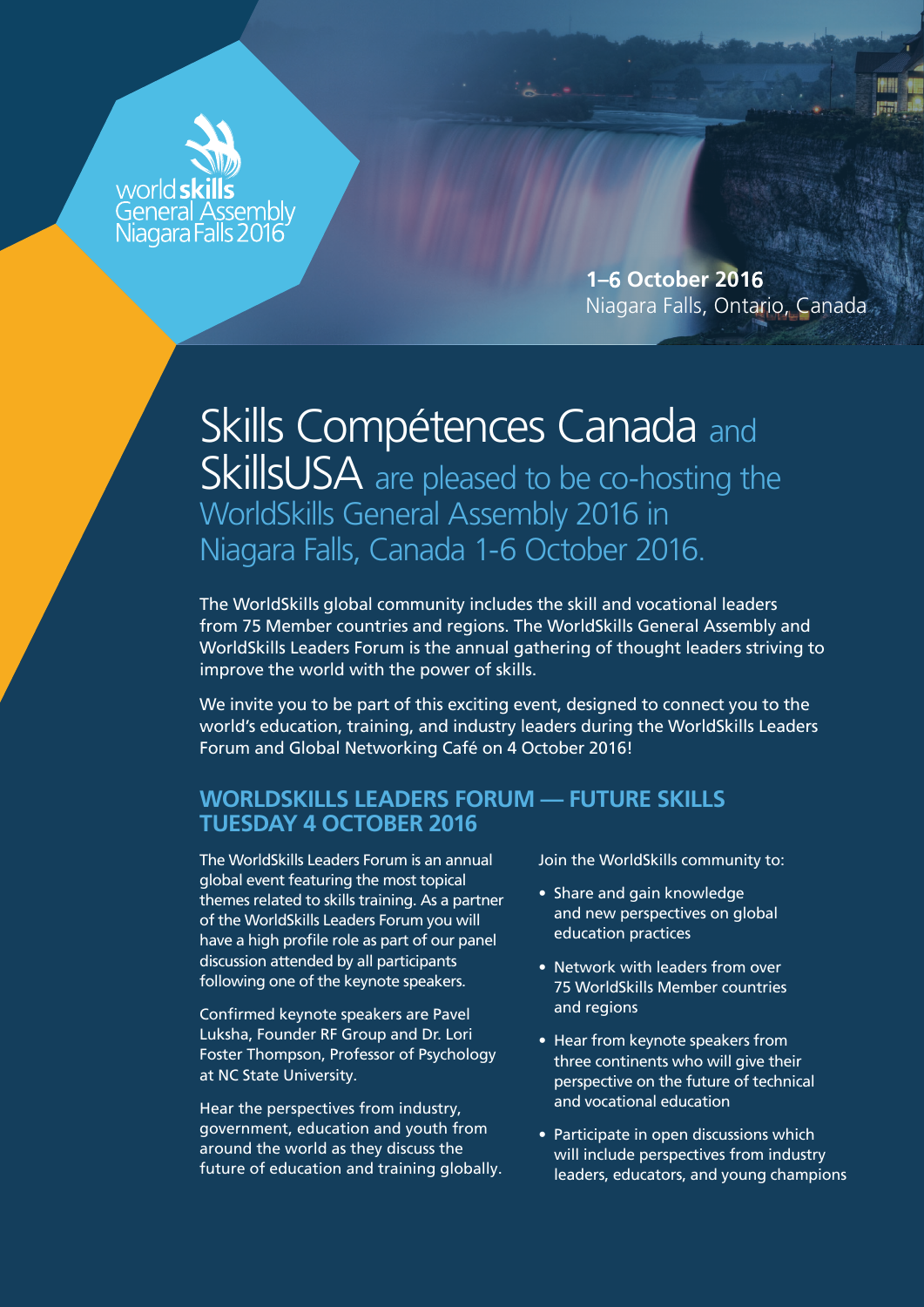# **WORLDSKILLS PARTNERSHIP OPPORTUNITIES**



# **PANEL PRESENTATION PARTNERSHIP OPPORTUNITY – \$5000**

Be one of several organizations that will have the chance to be part of the panel presentation to highlight their organization and express views on future skills needed by industry.

## **PARTNERSHIP BENEFITS**

## SPEAKING OPPORTUNITY

• Panel presentation on Future Skills (3 to 5 minute introduction and participation in discussions)

### BRAND RECOGNITION PRE-EVENT

- Logo and hyper link to your website from **https://www.worldskills2016.com**
- Logo in quarterly Skills Compétences Canada e-newsletter, distributed to key stakeholders in government, education, and industry sectors
- Logo in SkillsUSA newsletter reaching 17,000 educators

## BRAND RECOGNITION AT EVENT ALONGSIDE WORLDSKILLS GLOBAL PARTNERS

- Logo on WorldSkills Leaders Forum specific signage
- Logo on PowerPoint running at Leaders Forum during breaks
- Logo in official media kit information sheets

### VIDEO AND PHOTOS

• Access to Skills Compétences Canada and SkillsUSA YouTube video footage and Flickr photo library, captured by professional photographers and videographers

#### CORPORATE NETWORKING

One (1) VIP\* pass for key networking events including:

- Full day WorldSkills Leaders Forum
- VIP networking event 3:30–4:30pm at the Global Networking Café
- Dinner at Peller Estates Vineyards (transportation included)

## **GLOBAL NETWORKING CAFÉ TUESDAY 4 OCTOBER 2016**

The Global Networking Café is a networking event following the WorldSkills Leaders Forum and is an ideal opportunity to meet your colleagues from around the world, continue discussions on important issues on technical and vocational training, and future skills. Partners are given the opportunity to start these discussions with insight from their organizations perspective.